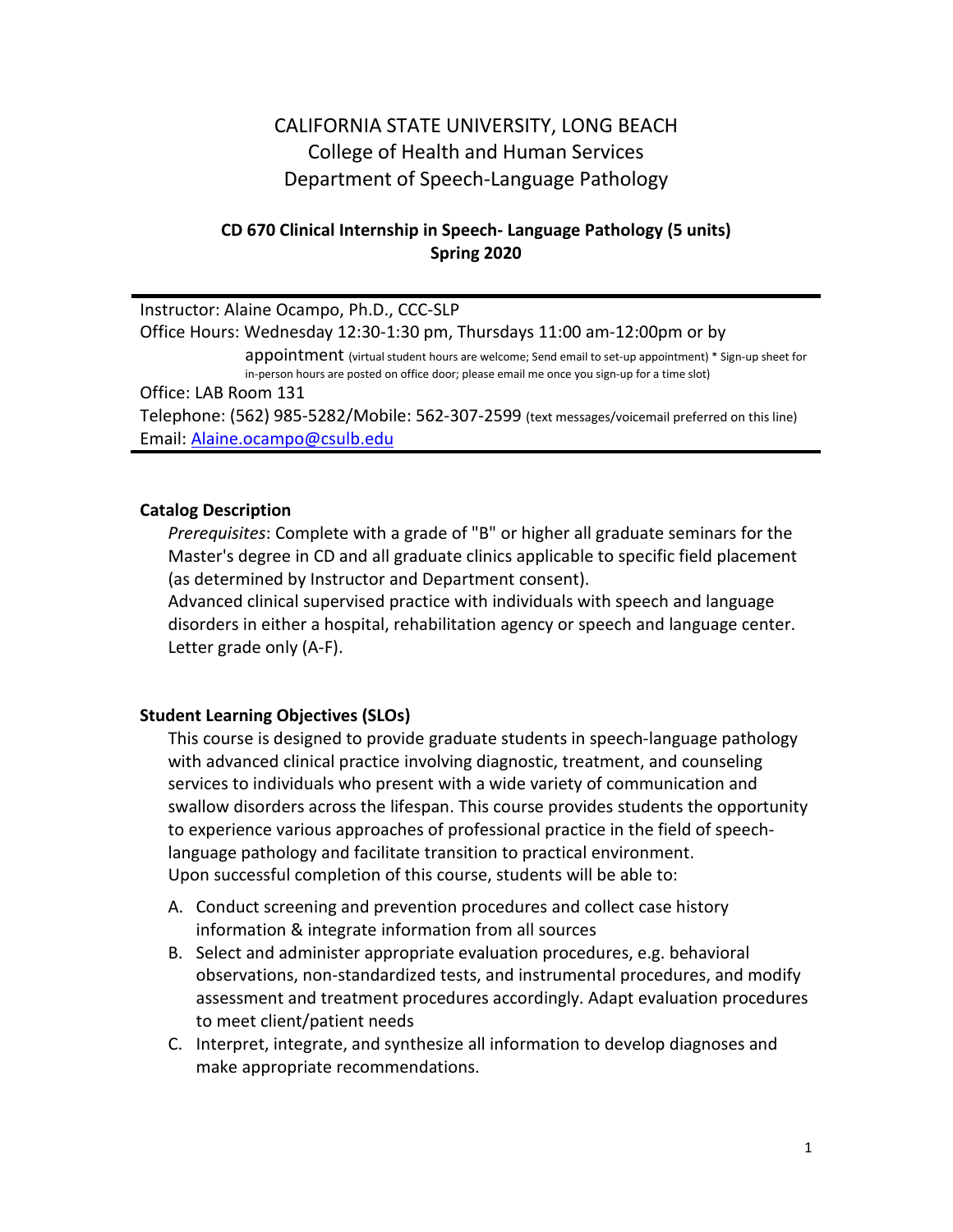- D. Develop setting-appropriate intervention plans with measurable and achievable goals that meet needs of clients.
- E. Implement intervention plans by selecting or developing appropriate materials and instrumentation for intervention.
- F. Systematically measure and evaluate treatment outcomes and document client's progress using quantitative and qualitative data.
- G. Modify intervention plans strategies, materials, or instrumentation as appropriate to meet the needs of clients
- H. Apply current research-based/theoretically-sound principles and techniques to assessment and intervention.
- I. Recognize the needs, values, preferred mode of communication, and cultural/linguistic background of the client/patient, family, caregivers, and relevant others and modify assessment and intervention accordingly.
- J. Use appropriate oral and written language or other forms of communication with client, relevant others, and other professionals.
- K. Collaborate with other professionals in case management
- L. Provide counseling regarding communication and swallowing disorders to clients, family, caregivers and relevant others
- M. Exhibit professional conduct including integrity, accountability, diligence, and respect when working with clients/patients, family, caregivers, supervisors, and colleagues.

# **Course Policy**

- Students are expected to abide by the ASHA Code of Ethics. Violations of the Code of Ethics may result in permanent dismissal from clinical internship and may be subject to the dismissal from the academic program.
- Students are expected to strictly adhere to the guidelines of the Health Insurance Portability and Accountability Act (HIPAA) [http://www.hhs.gov/policies/index.html\).](http://www.hhs.gov/policies/index.html)) All students are expected to protect the confidentiality of clients/patients served in the off-campus internship facilities and to maintain professional attire and demeanor. Any conduct compromises the quality of services to clients may result in dismissal from clinical internship and from the academic program.

# • Internship Hour Requirement

This off-campus internship requires **full-time participation (4-5 days) for 12-15 weeks and a minimum of 150 direct contact clock hours**.

o Meeting the standard of excellence from the training program is required. In order to ensure the quality of clinical learning and skill development, field supervisors can adjust student interns' schedule and caseload to ensure good quality of learning experience. Thus, students may gain more clock hours than the minimum hour requirement listed above.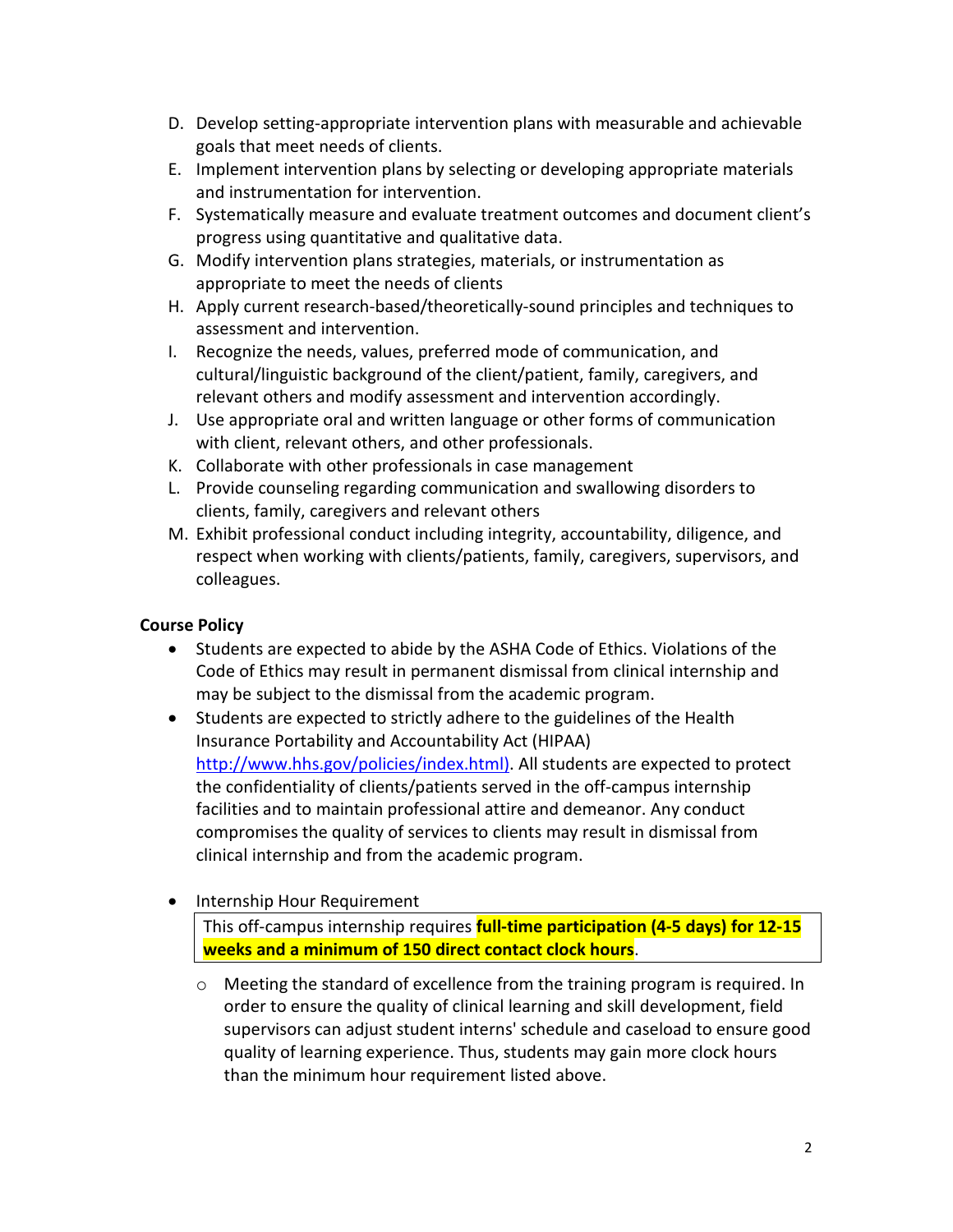- $\circ$  Only direct contact with the client or the client's family in assessment, intervention, and/or counseling can be counted toward practicum.
- Health Status and Other Training Requirements
	- $\circ$  Most facilities require documented proof of health and training in order to participate in clinical activities. Please check with your individual site manager or supervisor for their requirements.
	- o The following items *may be required* before you start the internship
		- Documentation of various immunizations, e.g. measles, mumps, rubella
		- Documentation of exposure screens, such as tuberculosis (TB)
		- **Hepatitis B vaccination or signed declination**
		- **Proof of negative drug screen**
		- **Training on universal precautions and infection control, e.g. blood borne** pathogen and TB prevention
		- Current cardiopulmonary resuscitation (CPR) certification
		- **E** Completion of HIPAA training
		- **Fingerprint clearance**
		- Documentation of health insurance and liability insurance
	- $\circ$  It is the student's responsibility to send the required items directly to the offcampus internship supervisor (or other designated personnel at that facility). The off-campus supervisor has the right to terminate a student's clinical internship if these requirements listed above are not met.
	- $\circ$  A copy of the required items should also be submitted to the instructor for the department record.

## **Supervision Policy**

- In the *first week* of the off-campus internship, students must complete the *Supervisor Information Form* and upload it to BeachBoard. This form provides important information regarding the student's placement, including scheduled work hours, duration of placement, and contact information of relevant personnel.
- Supervision is to be provided in accordance with ASHA requirements:
	- $\circ$  Off-campus internship supervisors must hold a current Certificate of Clinical Competence in Speech-Language Pathology (CCC-SLP) from ASHA. Supervision cannot be provided by individuals with a clinical fellowship (CF).
	- o Direct supervision must be in real time. A supervisor must be available for consultation before or after any clinical service is provided by the student.
	- o Supervision of clinical practicum is intended to provide guidance and feedback and to facilitate the student's acquisition of essential clinical skills.
	- $\circ$  The amount of direct supervision must be commensurate with the student's knowledge, skills, and experience, **must be more than 25% of the student's total contact with each client/patient**, and must take place periodically throughout the practicum.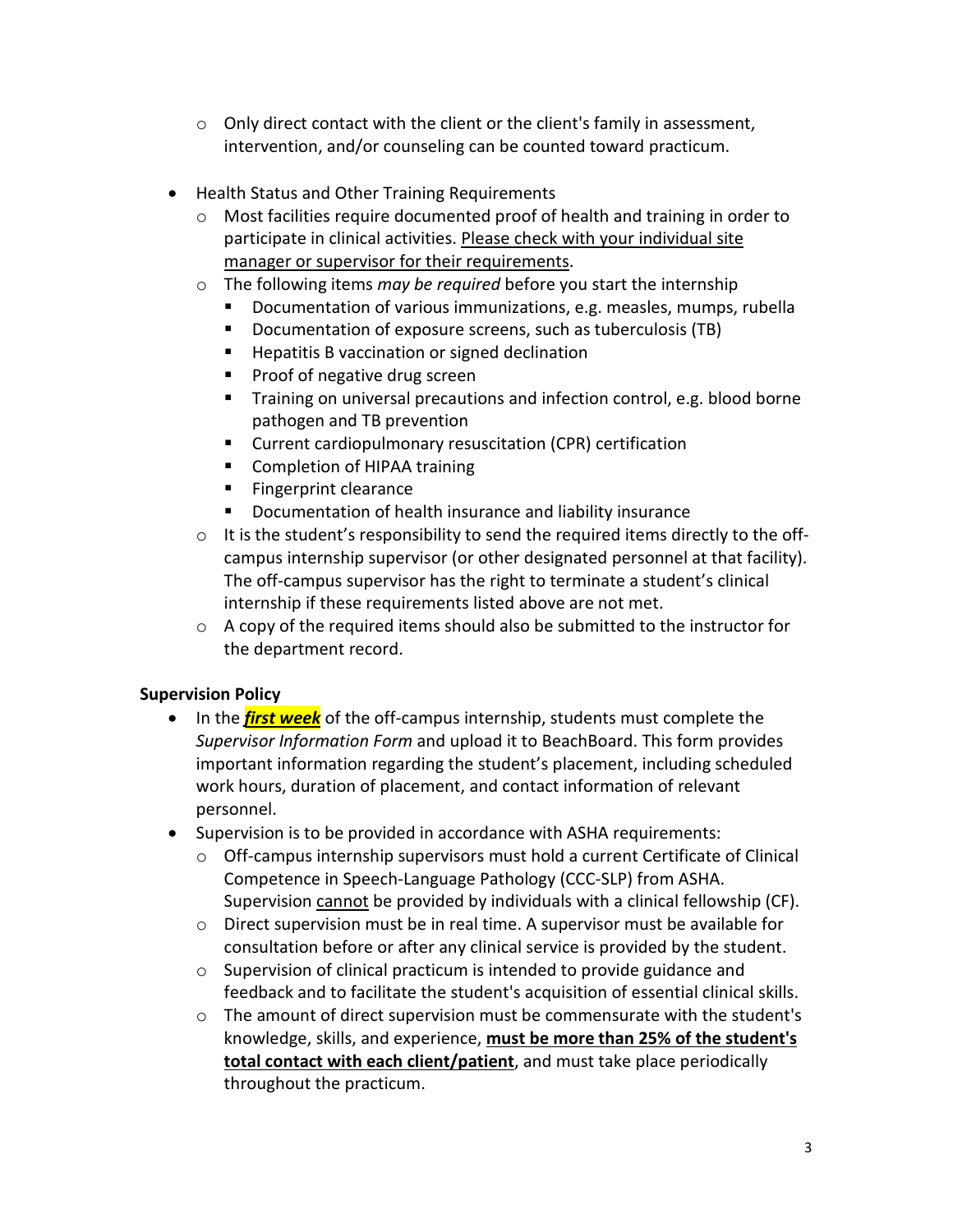- o Major clinical decisions (e.g., discharge, diet change, eligibility for service) must be made **only after consultation with supervisor**.
- o Client contact hours must be accurately recorded by the student and are counted solely for the time the student is in **direct contact** with the client/patient.
- $\circ$  Periodic verbal and written evaluations of student performance have to be given at the field supervisor's discretion and at appropriate time intervals. **Supervision must be sufficient to ensure the welfare of the client/patient.**
- o Formal and comprehensive evaluations must be completed by the offcampus internship supervisor at the mid-semester and at the end of the semester via *Clinical Assessment of Learning Inventory of Performance Streamlined Office Operations (CALIPSO)*.
- Throughout the semester, the course instructor will be in contact with the offcampus internship supervisor to monitor the student's clinical performance and professional conduct. This will be completed via phone call, email exchange, virtual meeting platforms, and/or site visits.
- The frequency of the site visits varies depending on the type of setting, the progress of the student, and the desires of the supervisor or student.
- Off-campus internship supervisors and students should feel free to contact the course instructor if any concerns or questions arise.
- If the student's clinical internship is not progressing effectively, the off-campus internship supervisor and course instructor may terminate the internship. Every effort should first be made to identify and resolve any problems and concerns in an attempt to prevent this outcome.

## **Course Outline/Schedule**

*\*This course schedule/outline is tentative. The instructor reserves the right to change/modify it at anytime*

| Date        | Topic(s)                           | <b>Reading Assignments</b>  |
|-------------|------------------------------------|-----------------------------|
|             |                                    | (available on BeachBoard)   |
| Meeting 1   | • Introduction and course syllabus | Review previous course      |
| 01/16/2020  | • General internship requirements  | work                        |
| 10-11:30am  |                                    | -Hand-out (Commonly         |
| Room TBA    |                                    | used Terms)                 |
| Meeting 2   | • Infection control and prevention | CDC Guide                   |
| 01/30/2020  | • Standard precaution              | https://www.cdc.gov/inf     |
| 4:30-5:45pm |                                    | ectioncontrol/index.html    |
| Room TBA    |                                    | Book Chapter 6<br>$\bullet$ |
|             |                                    | Health and                  |
|             |                                    | Safety, p. 171-             |
|             |                                    | 179 (Hung)                  |
| Meeting 3   | • US health insurance systems      | Link:                       |
| 02/20/2020  | • Healthcare coding systems        | https://www.asha.org/PRPS   |
| 4:30-5:45pm |                                    | pecificTopic.aspx?folderid= |
| Room TBA    |                                    | 8589935365&section=Key 1    |
|             |                                    | ssues                       |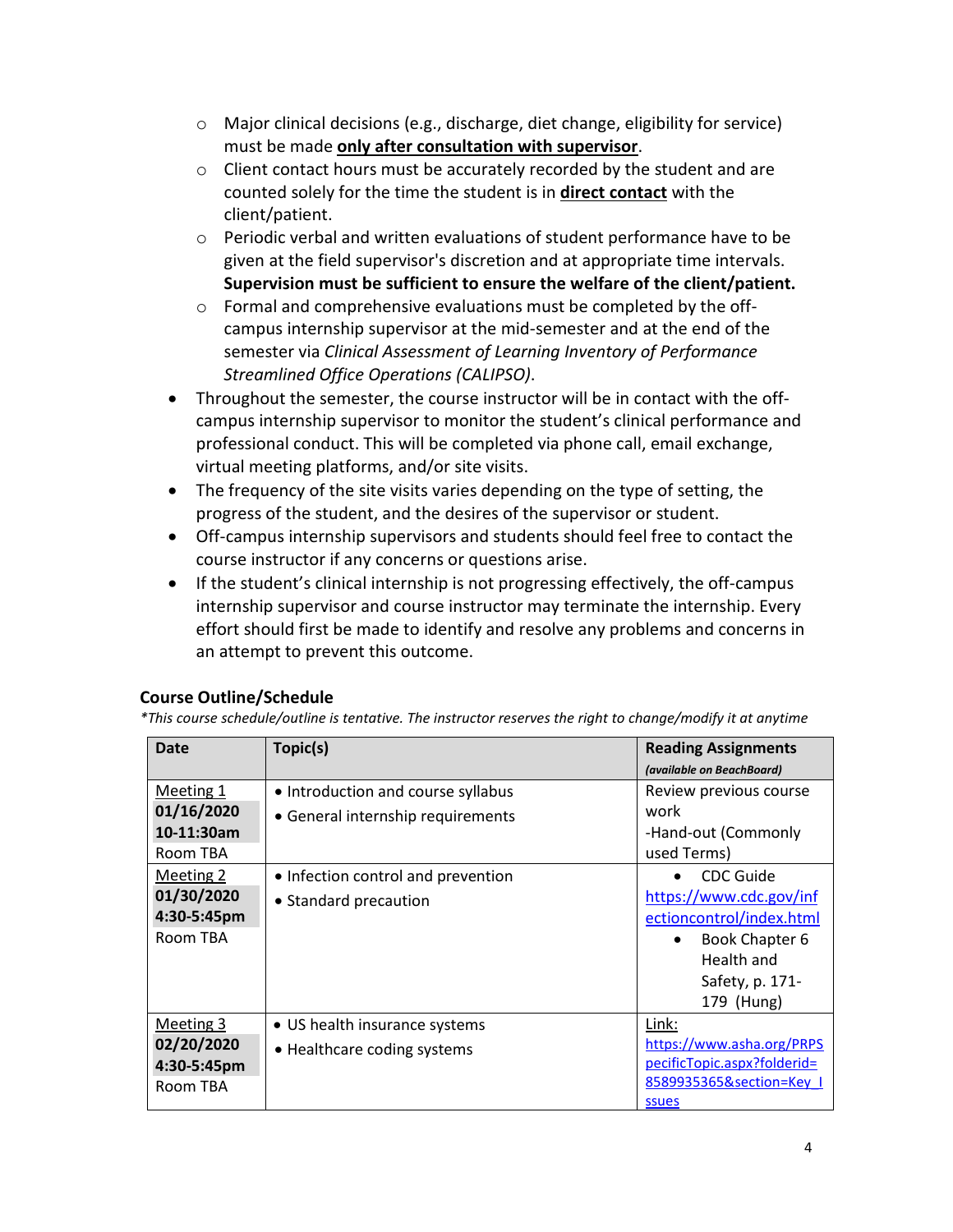| Meeting 4<br>03/26/2020<br>4:30-5:45pm<br>Room TBA | • Outcome measure systems<br>• Evidence-based practice and ethical<br>considerations | Dijkers, Murphy, &<br>Krellman (2012)<br>(journal article) |
|----------------------------------------------------|--------------------------------------------------------------------------------------|------------------------------------------------------------|
| Meeting 5<br>05/1/2020<br>4:00-6:00pm<br>Room TBA  | <b>Case Presentations</b>                                                            |                                                            |

## **Certification Standards**

Satisfactory completion of this course is intended to assist students in meeting the following knowledge and skill sections of the American Speech-Language-Hearing Association (ASHA) Standards for the Certificate of Clinical Competence in Speech-Language Pathology, effective January 1, 2020: Standard V-A to Standard V-E. The clinical training component of the graduate program has been designed such that, upon completion, students will meet all of the clinical requirements for ASHA certification as a speech-language pathologist and the requirements for California SLP State License and Teaching Credential.

| <b>SLO</b>       | <b>ASHA CCC</b><br><b>Standards</b> | <b>CAA</b><br><b>Competencies</b> | <b>CCTC Standards</b>                          | <b>Evaluation Method</b>                               |
|------------------|-------------------------------------|-----------------------------------|------------------------------------------------|--------------------------------------------------------|
| SLO A            | Standard                            | 3.1.1B                            | <b>General Standard 5</b>                      | CALIPSO evaluations, clinical                          |
|                  | V-A to F                            | 3.1.4B                            | SLP Standard 3, 4                              | documentation                                          |
| SLO <sub>B</sub> | Standard<br>V-A to F                | 3.1.4B                            | <b>General Standard 5</b><br>SLP Standard 3, 4 | CALIPSO evaluations, clinical<br>documentation         |
|                  |                                     |                                   |                                                |                                                        |
| SLO <sub>C</sub> | Standard                            | 3.1.2B                            | <b>General Standard 5</b>                      | CALIPSO evaluations, clinical                          |
|                  | V-A to F                            | 3.1.3B                            | SLP Standard 3, 4                              | documentation                                          |
| SLO <sub>D</sub> | Standard                            | 3.1.4B                            | <b>General Standard 5</b>                      | CALIPSO evaluations, clinical                          |
|                  | V-A to F                            |                                   | SLP Standard 3, 4                              | documentation, site visit rating                       |
| SLO E            | Standard                            | 3.1.5B                            | <b>General Standard 5</b>                      | CALIPSO evaluations, clinical                          |
|                  | V-A to F                            |                                   | SLP Standard 3, 4, 5                           | documentation, site visit rating                       |
|                  |                                     |                                   |                                                |                                                        |
| SLO <sub>F</sub> | Standard                            | 3.1.5B                            | General Standard 4                             | CALIPSO evaluations, clinical                          |
|                  | V-A to F                            |                                   | SLP Standard 4, 5                              | documentation, site visit rating                       |
| SLO G            | Standard                            | 3.1.5B                            | <b>General Standard 3</b>                      | CALIPSO evaluations, clinical                          |
|                  | V-A to F                            |                                   | SLP Standard 4, 5                              | documentation, site visit rating                       |
| SLO <sub>H</sub> | Standard                            | 3.1.5B                            | <b>General Standard 2</b>                      | CALIPSO evaluations, clinical                          |
|                  | V-A to F                            | 3.1.6B                            | SLP Standard 4, 5                              | documentation, site visit rating,                      |
|                  |                                     |                                   |                                                | case presentation                                      |
| SLO <sub>1</sub> | Standard                            | 3.1.1B                            | <b>General Standard 2</b>                      | CALIPSO evaluations, clinical                          |
|                  | $V-A$                               |                                   | SLP Standard 4, 5                              | documentation, site visit rating,<br>case presentation |
| SLO J            | Standard                            | 3.1.1B                            | General Standard 3, 4                          | CALIPSO evaluations, clinical                          |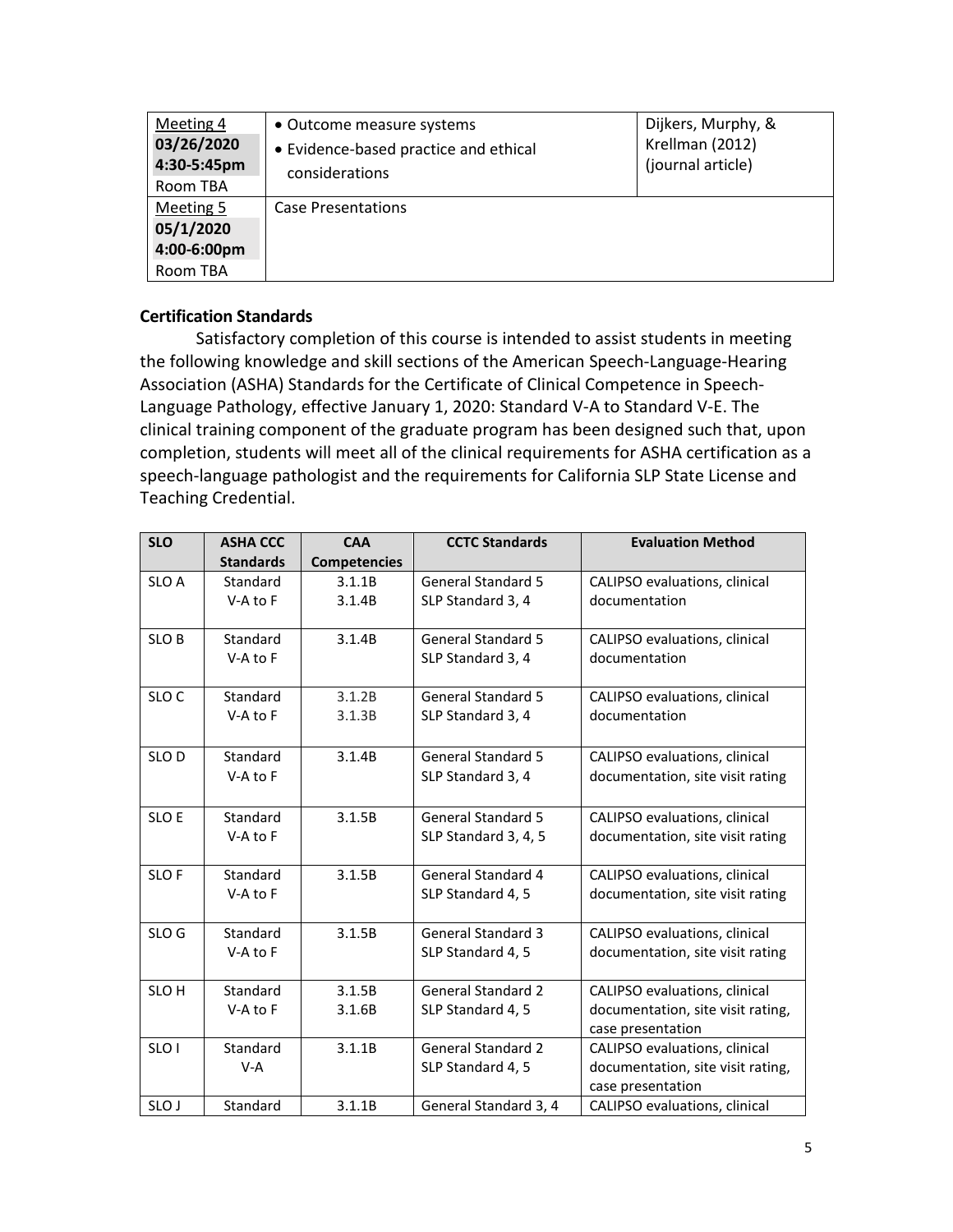|                  | V-A      | 3.1.6B | SLP Standard 4, 5         | documentation, site visit rating, |
|------------------|----------|--------|---------------------------|-----------------------------------|
|                  |          |        |                           | case presentation                 |
| SLO <sub>K</sub> | Standard | 3.1.1B | General Standard 4, 6     | CALIPSO evaluations, clinical     |
|                  | V-A      | 3.1.6B |                           | documentation, site visit rating  |
|                  |          |        |                           |                                   |
| SLO <sub>L</sub> | Standard | 3.1.1B | General Standard 4        | CALIPSO evaluations, clinical     |
|                  | V-A      |        |                           | documentation, site visit rating  |
|                  |          |        |                           |                                   |
| SLO <sub>M</sub> | Standard | 3.1.1B | <b>General Standard 4</b> | CALIPSO evaluations, clinical     |
|                  | V-A      |        |                           | documentation, site visit rating  |
|                  |          |        |                           | Attendance and participation      |

For detailed information, please visit

- ASHA 2020 Standards for the Certificate of Clinical Competence in Speech-Language Pathology: <https://www.asha.org/Certification/2020-SLP-Certification-Standards/>
- CAA 2017 Standards for Accreditation: [https://caa.asha.org/wp-content/uploads/Accreditation-](https://caa.asha.org/wp-content/uploads/Accreditation-Standards-Documentation-Guidance.pdf)[Standards-Documentation-Guidance.pdf](https://caa.asha.org/wp-content/uploads/Accreditation-Standards-Documentation-Guidance.pdf)
- California Commission on Teacher Credentialing: [https://www.ctc.ca.gov](https://www.ctc.ca.gov/)

## **Methods of Evaluation**

- Attendance and participation in the filed internship experience and monthly mandatory meetings
- Clinical performance and the development of clinical skills
	- $\circ$  For the clinical skill and performance evaluations, the field supervisor will use the *Clinical Assessment of Learning Inventory of Performance Streamlined Office Operations (CALIPSO)* to evaluate the student's clinical skills, competencies, and overall performance.
	- o The evaluations will be completed at the mid-semester and the end of semester by the student's field supervisor(s).
	- o Major areas included in the evaluations are:
		- Clinical Skills: Skills of conducting assessment and implementing treatment intervention, such as the clinician's ability to select, administer, score, and interpret assessment and the ability to plan, implement, and document therapy outcomes. This section may not be applicable until the student clinician is in a position to complete diagnostic evaluations or implement treatment interventions.
		- Interpersonal Skills: Skills in this area reflect a student clinician's ability to interact, communicate, and build relationships with clients/patients, family members, caregivers, supervisors, and other professionals.
		- Professional Management: Essential skills for a student clinician to function as a responsible professional in the work setting.
- Clinical Documentation
	- o Including but not limited to diagnostic/evaluation reports, therapy plans, daily/progress notes, and discharge reports
	- o *Clinical Hours*

The student clinician is responsible for keeping track of the number of practicum hours. The documentation of clock hours is managed via the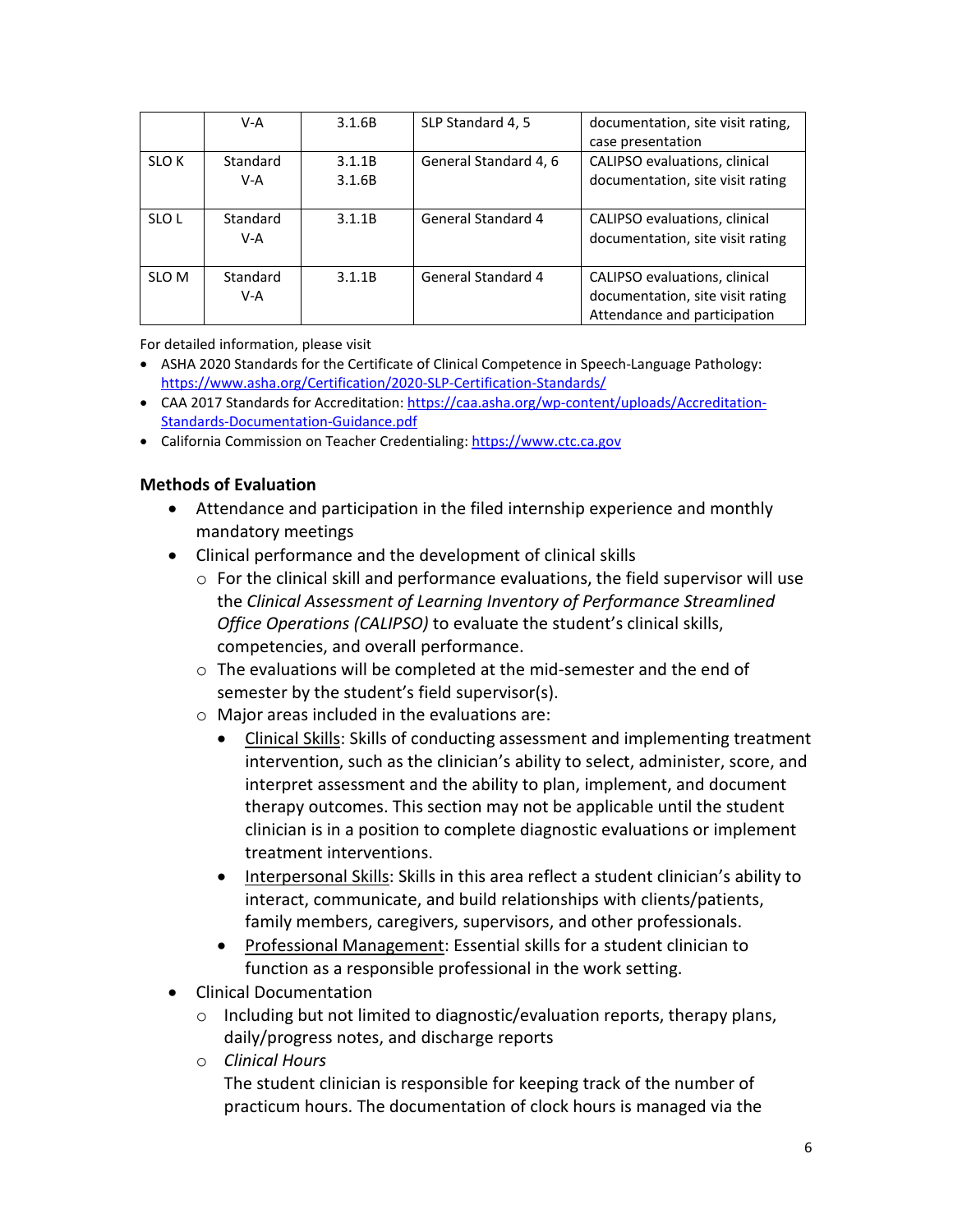*Clinical Assessment of Learning Inventory of Performance Streamlined Office Operations (CALIPSO)*. The student is advised to submit clock hours for approval on a *weekly* basis.

o *Session Documentation*

The student clinician should be required to complete the paperwork used by professionals at the work setting. In addition, session plans may be required to help the student clinician better develop the structure of the sessions.

o *Clinical Notes/Reports*

It is highly recommended that supervisors require the student to submit reports and/or notes on each client seen. It is suggested that these notes and/or reports be submitted in draft before the material is included in a patient chart or client file.

- Site Visit Evaluation
	- o This is to evaluate the student's clinical skill development, clinical competencies, and overall performance
	- $\circ$  The frequency of the site visits will vary depending on the type of setting, the progress of the student, and the desires of the supervisor or student.
- Case Presentation Assignment
	- o 5-10-minute individual PowerPoint presentation
	- o Detailed outline will be distributed separately
- Interpersonal skills and professional development

## **Grading Policy**

Student clinicians will be evaluated through their performance clinically, through documentation, and by evaluation of personal, social and behavioral qualities. The student's clinical performance will be closely monitored by the off-campus internship supervisor and the instructor throughout the semester. Students will be given feedback about their performance, such as strengths and areas that need improvement during a mid-semester and final evaluations. Additionally, other related factors will be taken into consideration in order to reflect the overall performance, such as modifications based on the supervisor's feedback, collaboration, flexibility, and willingness to assist others. Student clinicians are expected to take an active role in developing their clinical and professional skills.

Grades will be assigned based on the field supervisor's rating, instructor's field observation, competencies, work ethics (such as attendance, collaboration with other professionals), and interpersonal skills.

| <b>Assessment Description</b> | <b>Points</b> | % of Course | <b>SLO</b> | <b>ASHA</b> |
|-------------------------------|---------------|-------------|------------|-------------|
|                               |               | Grade       |            | Competency  |
| Attendance and participation  | 20            | 10%         | SLO M      | V-B         |
| Clinical documentation        | 40            | 20%         | SLO A-M    | V-A to V-F  |
| Mid-semester evaluation       | 40            | 20%         | SLO A-M    | V-A to V-F  |
| Final evaluation              | 40            | 20%         | SLO A-M    | V-A to V-F  |
| Site visit evaluation         | 20            | 10%         | SLO D-J, M | V-A to V-F  |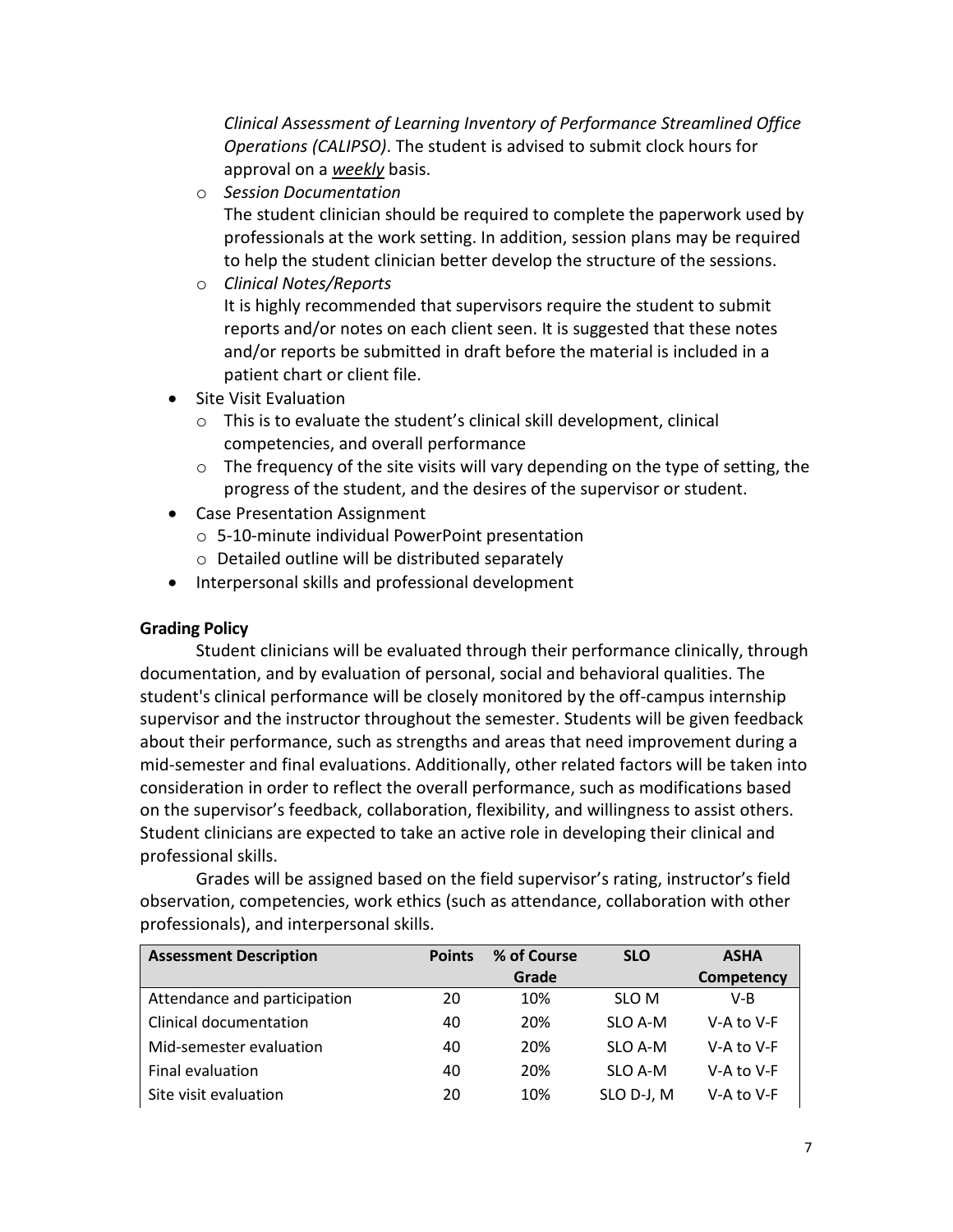| Case presentation assignment           | 20  | 10%  | SLO H-J | $V-B. V-F$ |
|----------------------------------------|-----|------|---------|------------|
| Oral language, interpersonal qualities | 20  | 10%  | SLO I-M | V-A        |
| Total                                  | 200 | 100% |         |            |

The midterm evaluation, final evaluation and site visit observation will be graded based on the ASHA Competency Ratings:

Independent  $(I) = 4.0$  points

Skill demonstration meets standards and the student is independent in performance of a desired skill. The student demonstrates clear and consistent knowledge demonstration clinically of the desired skill. Minimal-to-no assistance from the supervisor is required. Interactions with the supervisor relative to this skill are collaborative only, without direct instructor assistance or guidance required.

#### Adequate with Support (AS) = 3.0 points

Skill demonstration approaches standard and is adequate with instructor support. The student evidences knowledge of and consistent demonstration of a desired skill but independence without the supervisor's assistance or guidance is not evident. Intermittent assistance or guidance from the supervisor is required.

#### Emerging  $(E) = 2.0$  points

Skill development is emerging. The student evidences some knowledge of and intermittent ability to demonstrate a desired skill. Consistent demonstration and clear knowledge is not evident. Additional instruction and guidance from the supervisor is required. One-to-one demonstrations from the supervisor is not required.

Minimal/Not Begun (MNB) = 1.0 point

Skill development is minimal or not begun. The student demonstrates minimal knowledge of or ability to demonstrate a desired skill with significant supervisor support. The student requires consistent supervisor assistant and guidance AND one-to-one demonstration of skill development.

| Grades are distributed as follows (total points for this course is 200 points): |  |  |  |  |
|---------------------------------------------------------------------------------|--|--|--|--|
|---------------------------------------------------------------------------------|--|--|--|--|

| 90-100%<br>(180 points and above)      |  | = A Performance at the highest level showing<br>sustained excellence.           |
|----------------------------------------|--|---------------------------------------------------------------------------------|
| 80-89%<br>$(160-179.9 \text{ points})$ |  | = B Performance at high level showing consistent and<br>effective achievement.  |
| 70-79%<br>$(140-159.9 \text{ points})$ |  | $= C$ Performance at an adequate level meeting basic<br>requirements.           |
| 60-69%<br>$(120-139.9 \text{ points})$ |  | $=$ D Performance is less than adequate meeting<br>minimum course requirements. |
| Below 60%<br>(Less than 120 points)    |  | = F Performance in which minimal course<br>requirements have not been met.      |

The student is required to obtain a grade of A or B in order to pass the internship. A grade of "C" or below will be considered to have not met the minimal competency requirement in ASHA Standards for the Certificate of Clinical Competence in Speech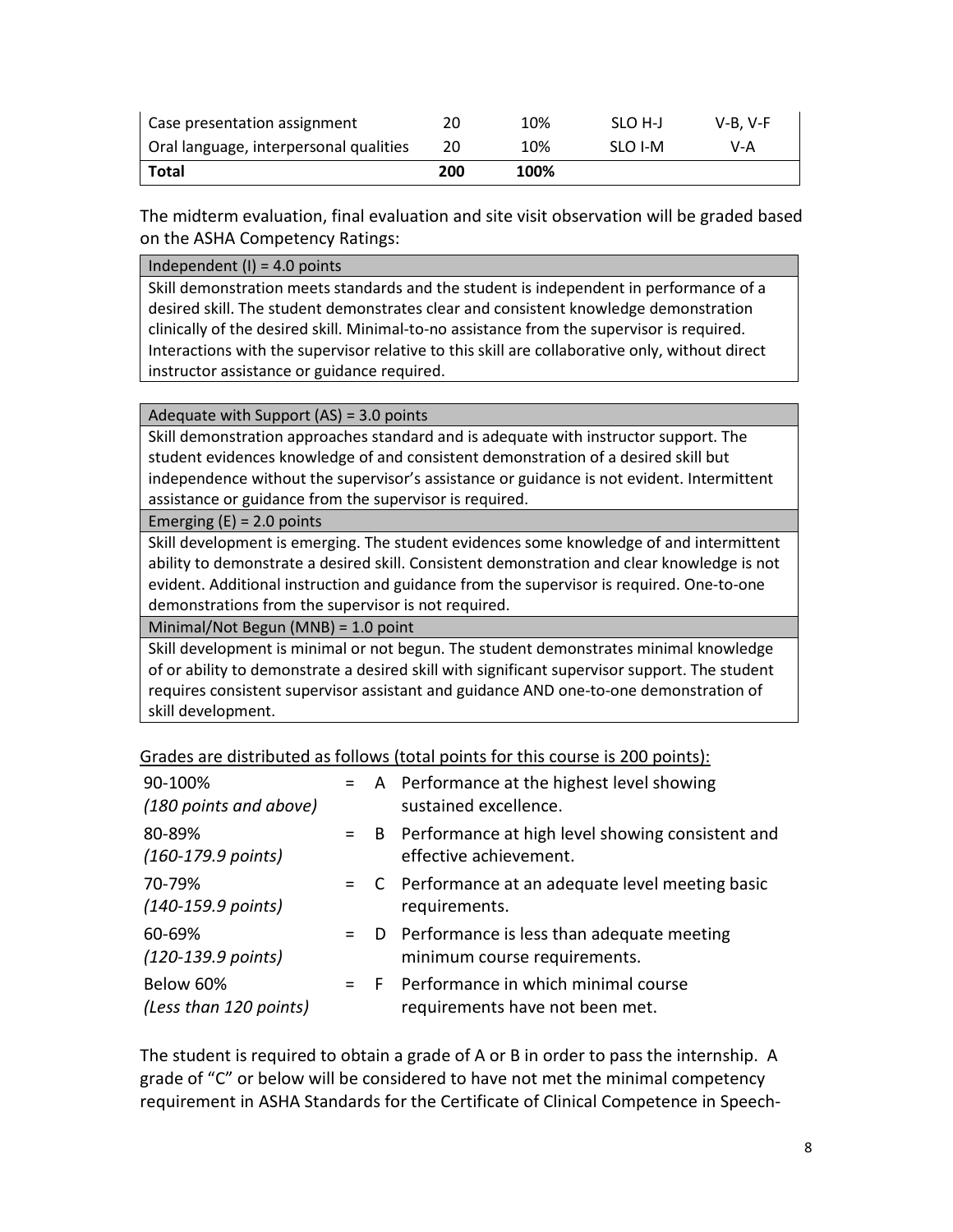Language Pathology. A grade of "C" or lower will be considered a fail. If the student earns a grade of C or lower, the following remediation will take effect:

- The student is required to repeat the internship.
- The student's clinical hours will not be signed until the second rotation is completed and passed.
- Failure in the internship has the same consequences as failing an academic course. Administration Committee may recommend withdrawal from the academic program.

The instructor reserves the right to adjust the final grade (either up or down) in order to most accurately reflect the student's performance, consistent with the University's definitions for graduate grade assignment, as discussed in University Course Catalog, under General Regulations and Procedures: Grades and Grading Procedures.

# **Attendance Policy**

Attending monthly class meetings is **Mandatory**. Fail to attend these meetings may affect your grade of this course.

All scheduled absences must be **approved by both the off-campus internship supervisor** and the instructor. Excused absences will only be accepted with official documentation, such as a doctor's note, jury summons, etc.

Students may have a valid reason to miss a class. When any of the following reasons directly conflict with class meeting times, students are responsible for informing faculty members, of the reason for the absence and for arranging to make up missed assignments, tests, quizzes, and class work insofar as this is possible. Excused absences include, but are not limited to:

- A. Illness or injury to the student, or medical condition, including those related to pregnancy
- B. Death, injury, or serious illness of an immediate family member. An immediate family member is defined as a close relative, or a person residing in the immediate household of the student
- C. Religious reasons (California Education Code section 89320)
- D. Jury duty, military service, or government obligation
- E. University sanctioned or approved activities (examples include but are not limited to: artistic performances, participation in scholarly conferences and presentations, intercollegiate athletic activities, student government, required class field trips, etc.)

Faculty members are not obligated to consider other absences as excused. The earliest possible notification is preferred for all excused absences. Advance notification minimally one week in advance is required and verification may be requested for the following absences: Jury duty, military service, or other government obligation; religious reasons; university-sanctioned or approved activities.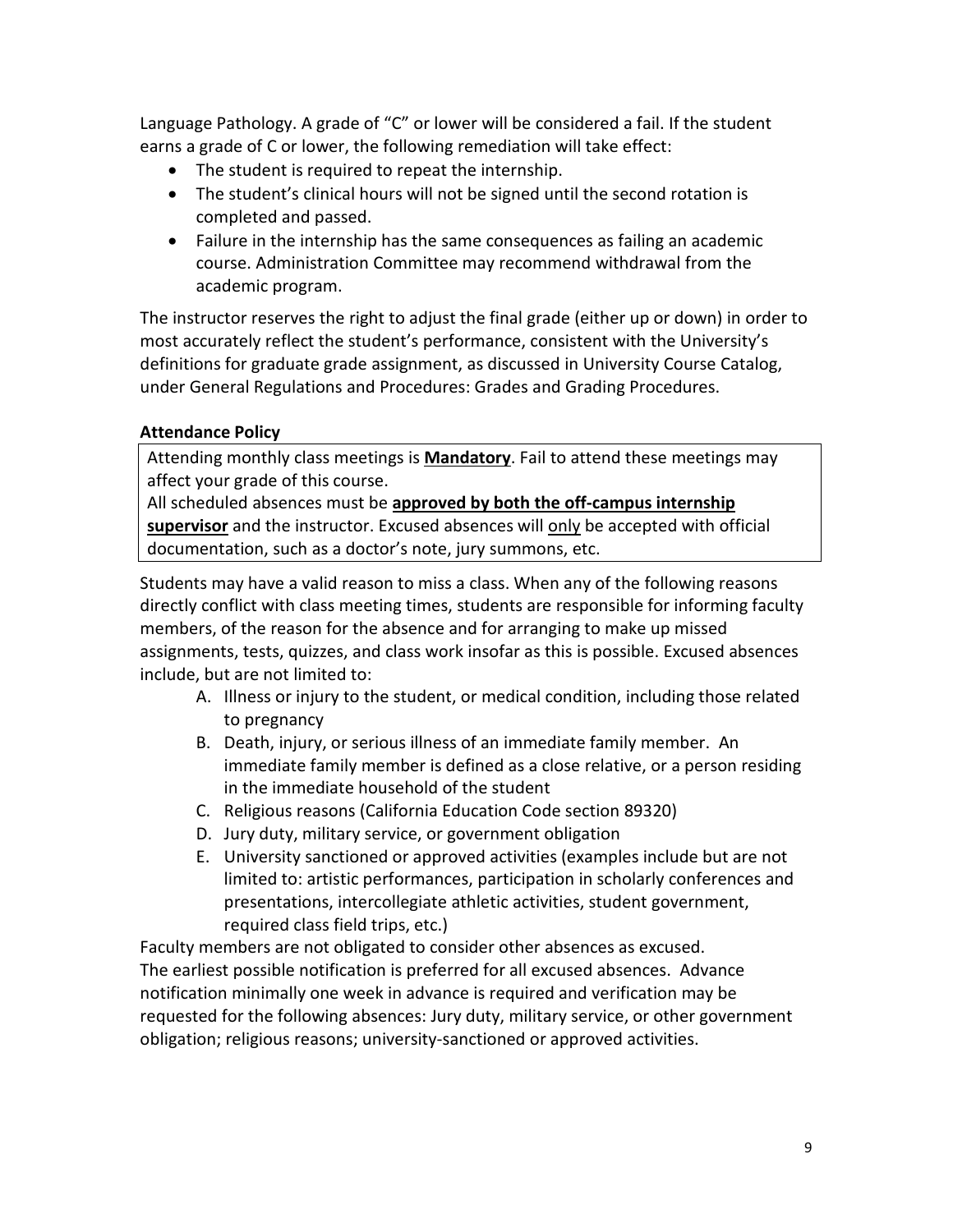#### **Appropriate Attire/Professional Conduct**

Student clinicians are expected to dress in professional attire and conduct themselves in a professional manner during all clinical appointments. Please check specific dress code policies specific to your placement sites.

#### **Statement of Non-discrimination**

California State University, Long Beach is committed to maintaining an inclusive learning community that values diversity and fosters mutual respect. All students have the right to participate fully in university programs and activities free from discrimination, harassment, sexual violence, and retaliation. Students who believe they have been subjected to discrimination, harassment, sexual violence, or retaliation on the basis of a protected status such as age, disability, gender, gender identity/expression, sexual orientation, race, color, ethnicity, religion, national origin, veteran/veteran status or any other status protected by law, should contact the Office of Equity & Diversity at (562) 985-8256, University Student Union (USU) Suite 301, [http://www.csulb.edu/depts/oed/.](http://www.csulb.edu/depts/oed/)

#### **Statement of Accessibility**

All instructors shall be familiar with best practices in making their syllabus and course documents accessible to all students and upon request provide the format need for the student. Instructors can access best practices at the following link.

[http://www.csulb.edu/divisions/aa/academic\\_technology/itss/course\\_materials/accessibil](http://www.csulb.edu/divisions/aa/academic_technology/itss/course_materials/accessibility/) [ity/](http://www.csulb.edu/divisions/aa/academic_technology/itss/course_materials/accessibility/)

## **Accommodation**

It is the student's responsibility to notify the instructor in advance of the need for accommodation of a university verified disability (PS 11-07, Course Syllabi and Standard Course Outlines).

Students needing special consideration for class format and schedule due to religious observance or military obligations must notify the instructor in advance of those needs.

Students who require additional time or other accommodation for assignments must secure verification/assistance from the CSULB Disabled Student Services (DSS) office located at 270 Brotman Hall. The telephone number is (562)985.5401.

Accommodation is a process in which the student, DSS, and instructor each play an important role. Students contact DSS so that their eligibility and need for accommodation can be determined. DSS identifies how much time is required for each exam. The student is responsible for discussing his/her need with the instructor and for making appropriate arrangements. Students who are eligible to receive accommodation should present an Accommodation Cover Letter and a DSS Student/Teacher Testing Agreement Form to the instructor as early in the semester as possible, but no later than a week before the first test. (It takes one week to schedule taking an exam at the DSS office.) The instructor welcomes the opportunity to implement the accommodations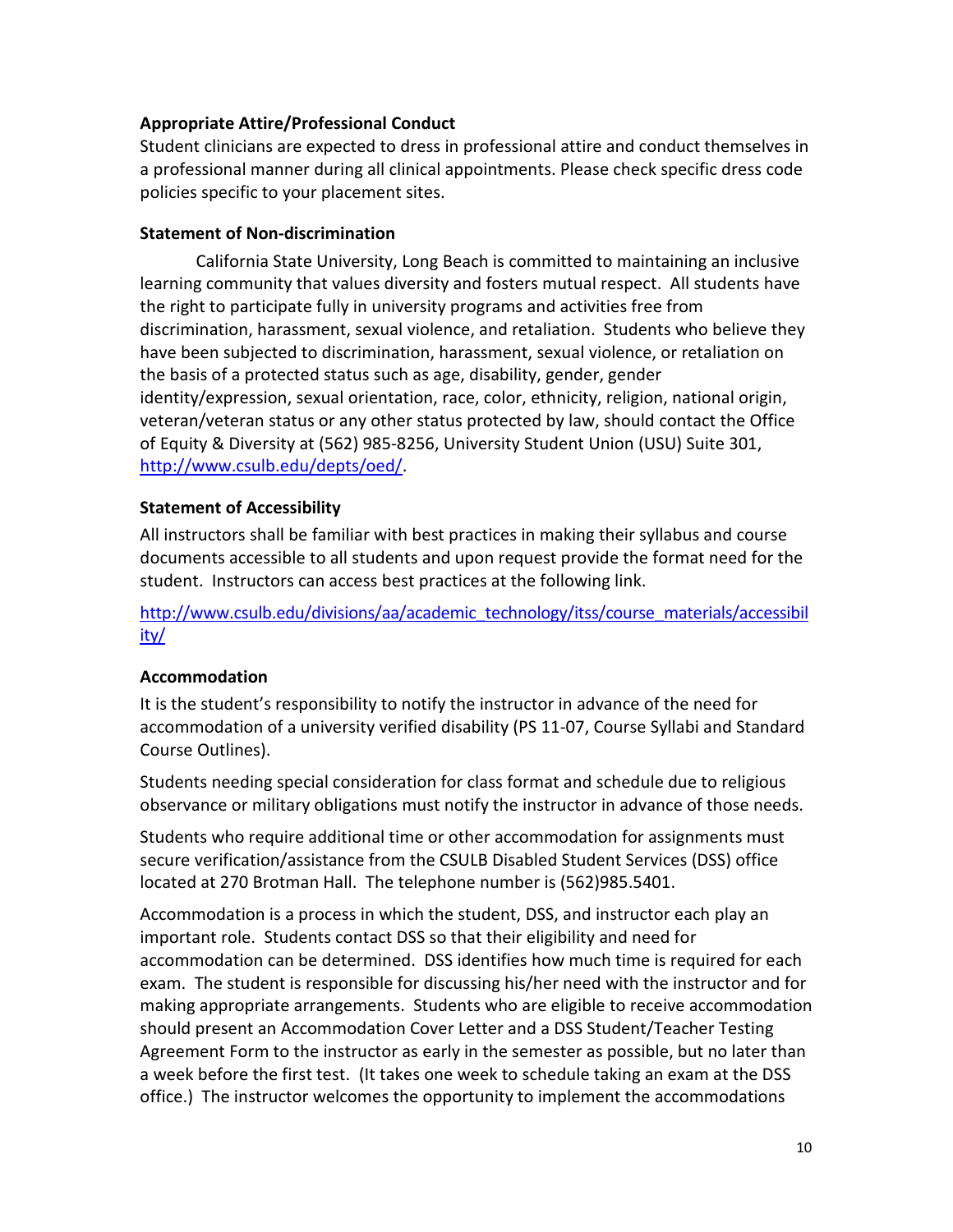determined by DSS. Please ask the instructor if you have any questions.

#### **Cheating and Plagiarism (CSULB Catalog, AY 2018-2019)**

#### Definition of Plagiarism

Plagiarism is defined as the act of using the ideas or work of another person or persons as if they were one's own, without giving credit to the source. Such an act is not plagiarism if it is ascertained that the ideas were arrived at through independent reasoning or logic or where the thought or idea is common knowledge. Acknowledge of an original author or source must be made through appropriate references, i.e., quotation marks, footnotes, or commentary. Examples of plagiarism include, but are not limited to, the following: the submission of a work, either in part or in whole, completed by another; failure to give credit for ideas, statements, facts or conclusions which rightfully belong to another; in written work, failure to use quotation marks when quoting directly from another, whether it be a paragraph, a sentence, or even a part thereof; or close and lengthy paraphrasing of another's writing or programming. A student who is in doubt about the extent of acceptable paraphrasing should consult the instructor. Students are cautioned that, in conducting their research, they should prepare their notes by (a) either quoting material exactly (using quotation marks) at the time they take notes from a source; or (b) departing completely from the language used in the source, putting the material into their own words. In this way, when the material is used in the paper or project, the student can avoid plagiarism resulting from verbatim use of notes. Both quoted and paraphrased materials must be given proper citations.

## Definition of Cheating

Cheating is defined as the act of obtaining or attempting to obtain or aiding another to obtain academic credit for work by the use of any dishonest, deceptive or fraudulent means. Examples of cheating during an examination would include, but not be limited to the following: copying, either in part or in whole, from another test or examination; discussion of answers or ideas relating to the answers on an examination or test unless such discussion is specifically authorized by the instructor; giving or receiving copies of an exam without the permission of the instructor; using or displaying notes; "cheat sheets," or other information or devices inappropriate to the prescribed test conditions, as when the test of competence includes a test of unassisted recall of information, skill, or procedure; allowing someone other than the officially enrolled student to represent the same. Also included are plagiarism as defined and altering or interfering with the grading procedures. It is often appropriate for students to study together or to work in teams on projects. However, such students should be careful to avoid use of unauthorized assistance, and to avoid any implication of cheating, by such means as sitting apart from one another in examinations, presenting the work in a manner which clearly indicates the effort of each individual, or such other method as is appropriate to the particular course.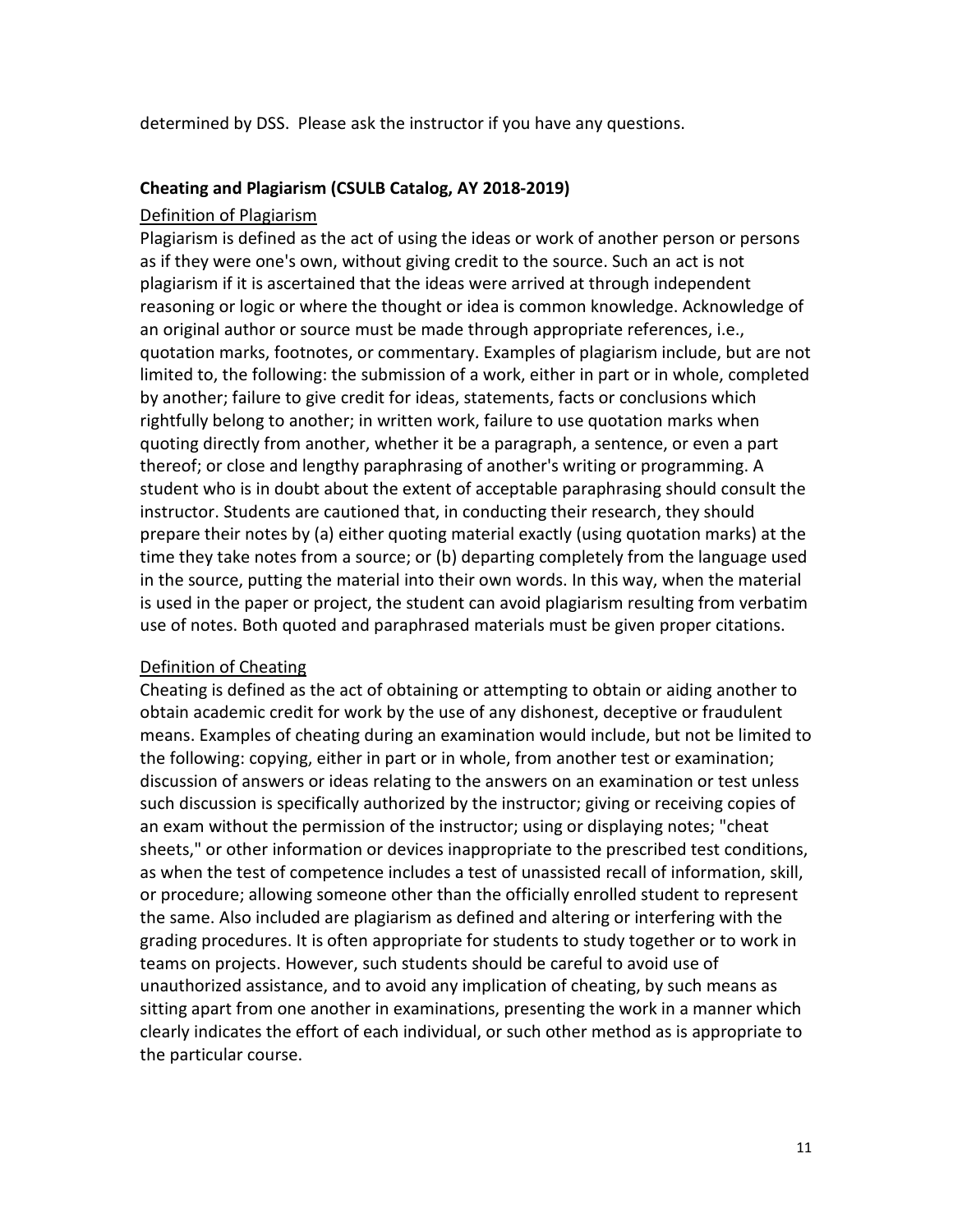## Academic Action

"One or more of the following academic actions are available to the faculty member who finds a student has been cheating or plagiarizing. These options may be taken by the faculty member to the extent that the faulty member considers the cheating or plagiarism to manifest the student's lack of scholarship or to reflect on the student's lack of academic performance in the course. These actions may be taken without a request for or before the receipt of a Report from the Academic Integrity Committee.

- A. Review no action.
- B. An oral reprimand with emphasis on counseling toward prevention of further occurrences;
- C. A requirement that the work be repeated;
- D. Assignment of a score of zero (0) for the specific demonstration of competence, resulting in the proportional reduction of final course grade;
- E. Assignment of a failing final grade;
- F. Referral to the Office of Judicial Affairs for possible probation, suspension, or expulsion."

## **Withdrawal Policy**

Regulations governing the refund of student fees in the California State University system are prescribed by the CSU Board of Trustees; see California Code of Regulations, Title 5, Education, Section 41802.

## *Withdrawal during the first two weeks of instruction*

Students may withdraw during this period and the course will not appear on their permanent records.

## *Withdrawal after the second week of instruction and prior to the final three weeks of the regular semester (20% of a non-standard session) of instruction:*

Withdrawals during this period are permissible only for serious and compelling reasons. The approval signatures of the instructor and department chair are required. The request and approvals shall state the reasons for the withdrawal. Students should be aware that the definition of "serious and compelling reasons" as applied by faculty and administrators may become narrower as the semester progresses. Copies of such approvals are kept on file by Enrollment Services.

## *Withdrawal during the final three weeks of instruction:*

Withdrawal during the final three weeks of instruction are not permitted except in cases such as accident or serious illness where the circumstances causing the withdrawal are clearly beyond the student's control and the assignment of an Incomplete is not practical. Ordinarily, withdrawal in this category will involve total withdrawal from the campus except that a Credit/No Credit grade or an Incomplete may be assigned for other courses in which sufficient work has been completed to permit an evaluation to be made. Request for permission to withdraw under these circumstances must be made in writing on forms available from Enrollment Services. The requests and approvals shall state the reasons for the withdrawal. These requests must be approved by the instructor of record,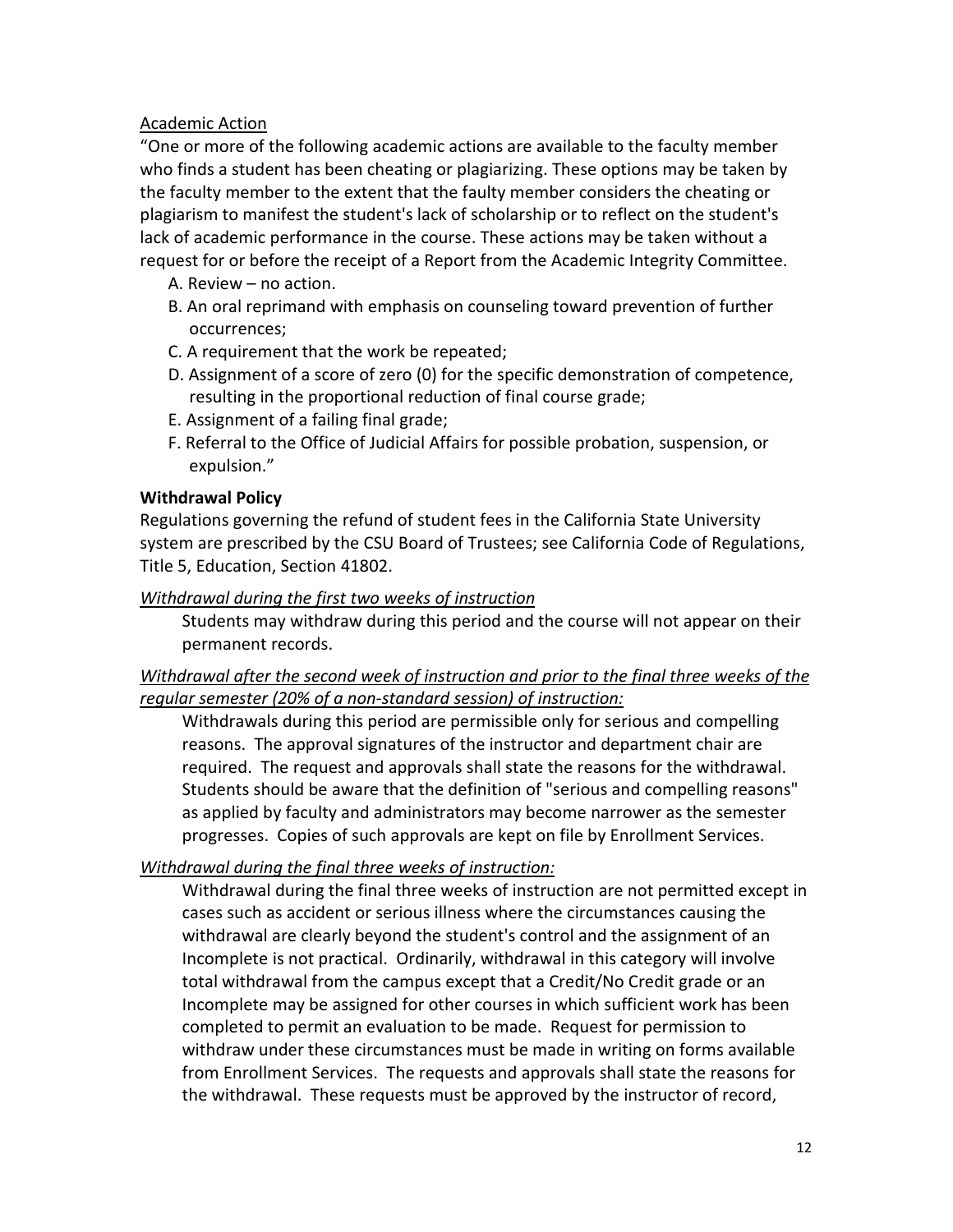department chair (or designee), college dean (or designee), and the academic administrator appointed by the president to act in such matters. Copies of such approvals are kept on file by Enrollment Services.

## *Limits on Withdrawal:*

No undergraduate student may withdraw from more than a total of 18 units. This restriction extends throughout the entire undergraduate enrollment of a student at CSULB for a single graduation, including special sessions, enrollment by extension, and re-enrolling after separation from the University for any reason. The following exceptions apply:

- Withdrawals prior to the end of the second week of a semester (13%) of instruction at CSULB,
- Withdrawals in terms prior to fall 2009 at CSULB,
- Withdrawals at institutions other than CSULB, and
- Withdrawals at CSULB for exceptional circumstances such as serious illness or accident (the permanent academic record will show these as a WE to indicate the basis for withdrawal).

## *Medical Withdrawal:*

CSULB may allow a student to withdraw without academic penalty from classes if the following criteria are met:

- A completed Medical Withdrawal Form, including any required documentation, is submitted to Enrollment Services before the end of the semester, and
- The student presents evidence to demonstrate that a severe medical or debilitating psychological condition prevented the student from attending and/or doing the required work of the courses to the extent that it was impossible to complete the courses.

## **Campus Behavior**

## Civility Statement

California State University, Long Beach, takes pride in its tradition of maintaining a civil and non-violent learning, working, and social environment. Civility and mutual respect toward all members of the University community are intrinsic to the establishment of excellence in teaching and learning. They also contribute to the maintenance of a safe and productive workplace and overall healthy campus climate. The University espouses and practices zero tolerance for violence against any member of the University community (i.e., students, faculty, staff, administrators, and visitors). Violence and threats of violence not only disrupt the campus environment, they also negatively impact the University's ability to foster open dialogue and a free exchange of ideas among all campus constituencies (CSULB Catalog, AY 2015-2016, p. 855).